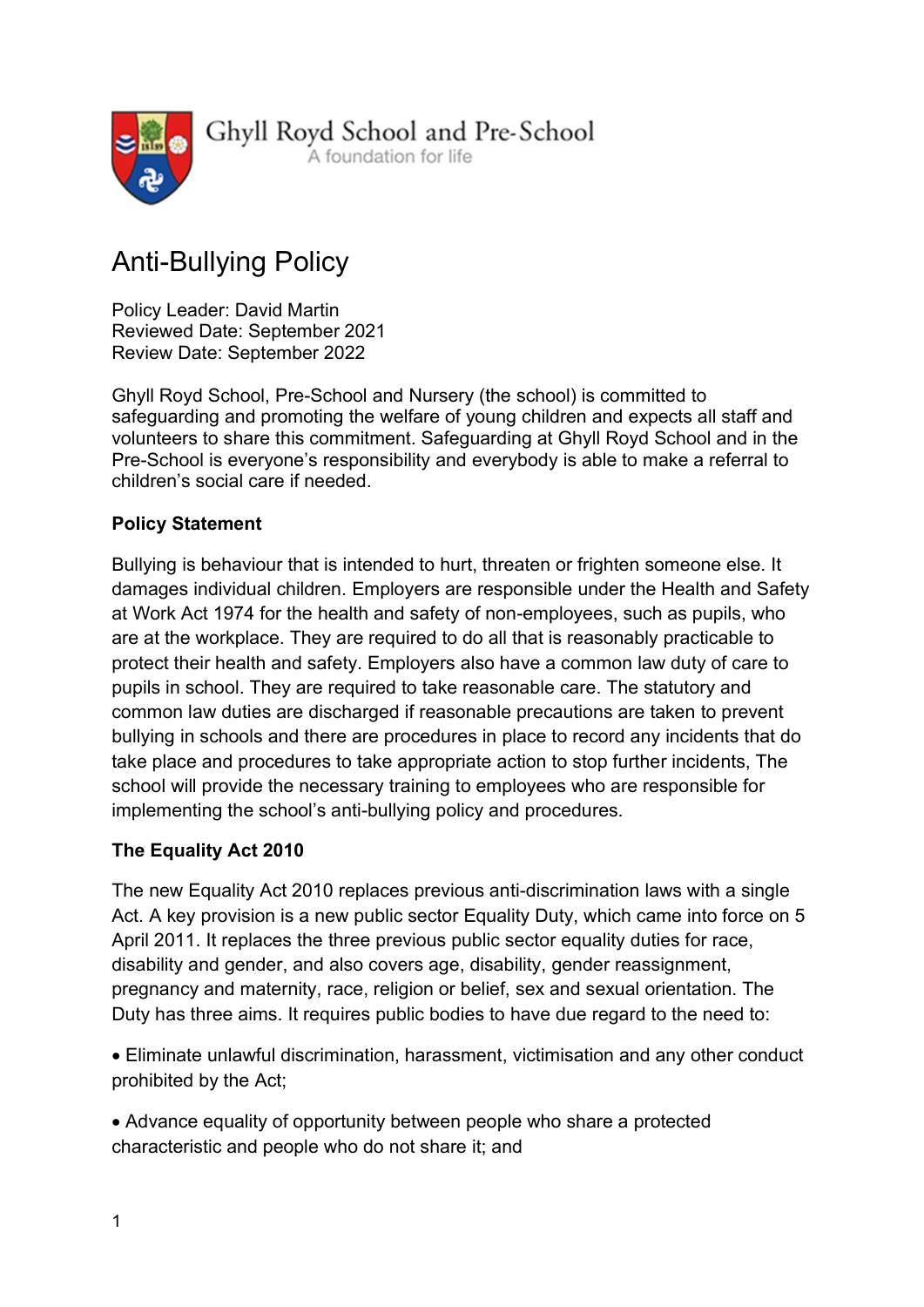Foster good relations between people who share a protected characteristic and people who do not share it.

Schools are now required to comply with the new Equality Duty. The Act also makes it unlawful for the responsible body of a school to discriminate against, harass or victimise a pupil or potential pupil in relation to admissions, the way it provides education for pupils, provision of pupil access to any benefit, facility or service, or by excluding a pupil or subjecting them to any other detriment. In England and Wales the Act applies to all maintained and independent schools, including Academies and Free Schools, and maintained and non-maintained special schools.

# Safeguarding Children and Young

People Under the Children Act 1989 a bullying incident should be addressed as a child protection concern when there is 'reasonable cause to suspect that a child is suffering, or is likely to suffer, significant harm'. Where this is the case, the school staff should report their concerns to their local authority children's social care. Even where safeguarding is not considered to be an issue, schools may need to draw on a range of external services to support the pupil who is experiencing bullying, or to tackle any underlying issue which has contributed to a child doing the bullying.

## Criminal Law

Although bullying in itself is not a specific criminal offence in the UK, it is important to bear in mind that some types of harassing or threatening behaviour – or communications – could be a criminal offence, for example under the Protection from Harassment Act 1997, the Malicious Communications Act 1988, the Communications Act 2003, and the Public Order Act 1986. If school staff feel that an offence may have been committed they should seek assistance from the police. For example, under the Malicious Communication Act 1988, it is an offence for a person to send an electronic communication to another person with the intent to cause distress or anxiety or to send an electronic communication which conveys a message which is indecent or grossly offensive, a threat, or information which is false and known or believed to be false by the sender.

#### Employee's duties

Employees must take reasonable care for the health and safety of others at work. Employees must co-operate with the employer in health and safety matters.

# Prevention

A school's response to bullying should not start at the point at which a child has been bullied. The school staff proactively gather intelligence about issues between pupils which might provoke conflict and develop strategies to prevent bullying occurring in the first place. This might involve talking to pupils about issues of difference, perhaps in lessons, through dedicated events or projects, or through assemblies. Staff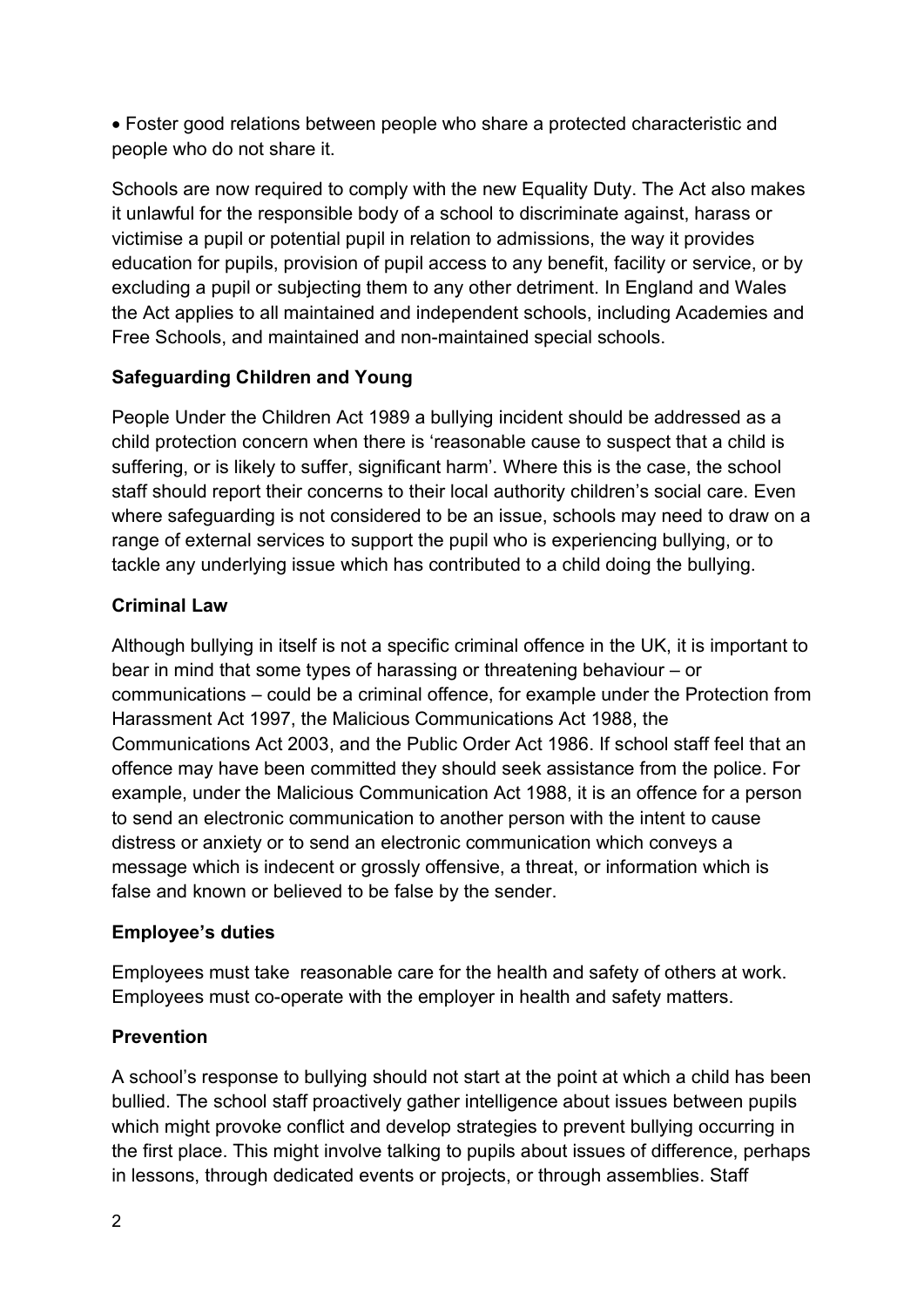themselves will be able to determine what will work best for their pupils, depending on the particular issues they need to address.

The school has created an ethos of good behaviour where pupils treat one another and the school staff with respect because they know that this is the right way to behave. Values of respect for staff and other pupils, an understanding of the value of education, and a clear understanding of how our actions affect others permeate the whole school environment and are reinforced by staff and older pupils who set a good example to the rest.

## **Intervention**

The school apply sanctions to pupils who bully in order to show clearly that their behaviour is wrong. Sanctions are applied fairly, consistently, and reasonably taking account of any special educational needs or disabilities that the pupils may have and taking into account the needs of vulnerable pupils. Staff will consider the motivations behind bullying behaviour and whether it reveals any concerns for the safety of the perpetrator. Where this is the case the child engaging in bullying may need support themselves. The organisations listed in the 'further resources' section at the end of the policy provide a range of practical resources for the school to help staff develop their own approaches to different issues which might motivate bullying and conflict.

# What is bullying?

Bullying is behaviour by an individual or group, repeated over time, that intentionally hurts another individual or group either physically or emotionally. Bullying can take many forms (for instance, cyber-bullying via text messages or the internet), and is often motivated by prejudice against particular groups, for example on grounds of race, religion, gender, sexual orientation, or because a child is adopted or has caring responsibilities. It might be motivated by actual differences between children, or perceived differences. Stopping violence and ensuring immediate physical safety is obviously a school's first priority but emotional bullying can be more damaging than physical; teachers and schools have to make their own judgements about each specific case. Preventing and tackling bullying (publishing.service.gov.uk)

# Cyber-Bullying

The rapid development of, and widespread access to, technology has provided a new medium for 'virtual' bullying, which can occur in or outside school. Cyberbullying is a different form of bullying which can happen 24/7, with a potentially bigger audience, and more accessories as people forward on content at a click. For more information on how to respond to cyber-bullying and how pupils can keep themselves safe, please refer to the Childnet International and Beatbullying links under 'further resources'. Preventing and tackling bullying (publishing.service.gov.uk)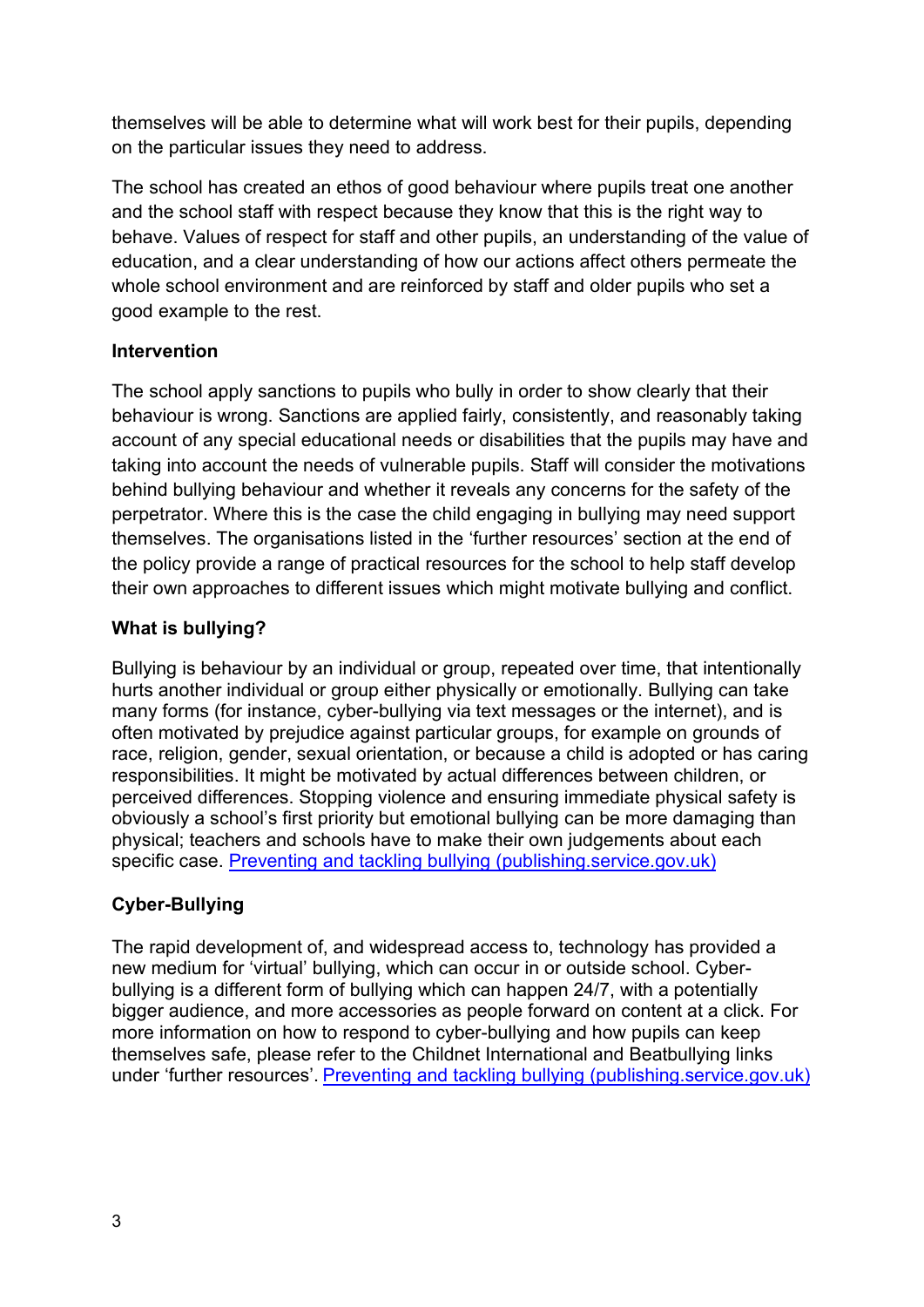Bullying can include:

- Name calling
- Malicious gossip
- Teasing
- Intimidation
- **•** Ostracising
- Theft
- Damaging someone's property
- Violence and assault
- Jostling, pinching and kicking
- **Extortion**
- **•** Cyberbullying

#### Symptoms of bullying

Early signs that a child is being bullied could be:

- The child becoming withdrawn
- Deterioration in the child's work
- Erratic attendance or spurious illness
- Persistently arriving late at school
- General unhappiness or anxiety
- The child wanting to remain with adults
- Sudden outbursts not in common with the child's normal behaviour
- Physical symptoms could include headaches, stomach aches, fainting, fits, vomiting or hyperventilation.
- Victims can become depressed and this can continue into their adult lives.
- They can want to take their own lives.

#### Strategies to combat bullying

#### Circle Time

This is when the whole group has an open discussion, sitting down in a circle.

#### Befriending

This involves assigning selected pupil volunteers to be with and befriend pupils who are being bullied or having difficulties because they are new to the school or upset by an event outside school, e.g. a family bereavement.

The objective is to give the befriended pupil someone to talk to and to help them feel more positive about themselves.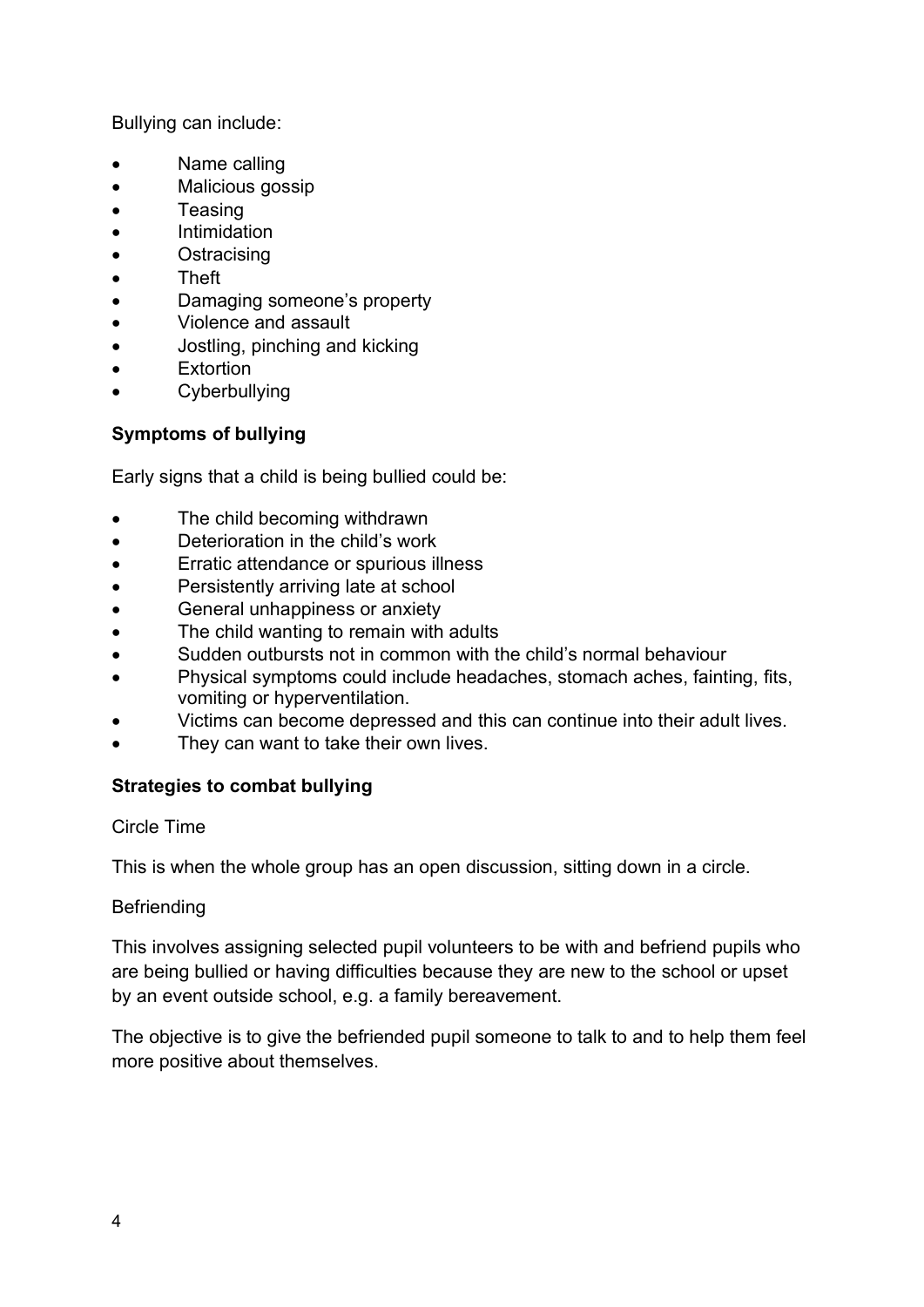#### Circle of friends

This involves a small number of pupil volunteers to form a circle of friends for a vulnerable pupil to help improve their level of inclusion and acceptance and to increase insight into his or her feelings and behaviour.

#### Support groups

The support group for a bullied pupil includes those involved in the bullying. The aim is to get the bully to identify with the victim and then to help resolve the problem.

#### Mediation by adults

Members of staff can help establish ground rules between pupils who are being bullied and the pupils who are doing the bullying to help them co-exist in school.

#### Worry boxes and Worry Monsters

These are placed at strategic places in the school building to allow pupils to anonymously or otherwise privately post a problem into the box or monsters mouth. An adult will check entries to the boxes and monsters regularly and follow-up any worries submitted.

#### 'Help' cards/tokens

These are used in a situation where a bullied child is unable to verbalise their concern or wants to talk to a teacher. The card or token can be placed by the child in a pre-agreed place for a nominated adult to respond to.

#### Formal Action

If pupils do not respond to preventative strategies to combat bullying, we will take formal action to stop bullying behaviour. These sanctions are in line with the school's Positive Behaviour Policy. .

Sanctions could include one or more of the following:

- Parental involvement
- Removal from the group
- Withdrawal of break or lunchtime privileges
- Excluding the pupil from a school trip or sports event if these are not an essential part of the curriculum. Sanctions such as suspension and exclusion may be necessary in cases of severe or persistent bullying.

#### Dealing with bullying incidents

In dealing with bullying incidents, we will observe five key points.

- 1. We will not ignore bullying.
- 2. Staff should not make premature assumptions.
- 3. All accounts of the incidents should be listened to fairly.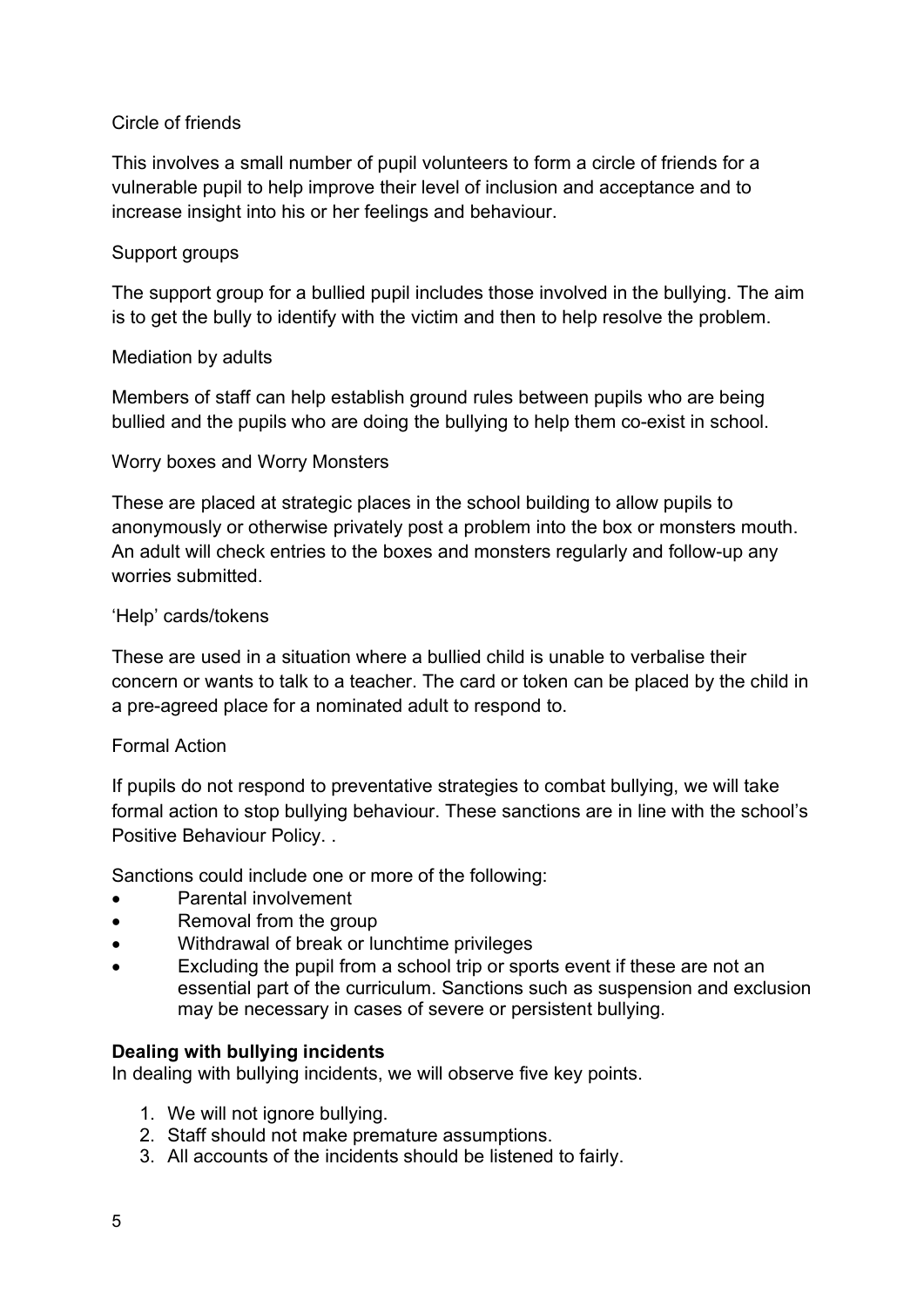- 4. We will make every effort to adopt a problem-solving approach which encourages pupils to find solutions rather than simply justify themselves.
- 5. We will follow up, regularly to check bullying has not resumed.

# Records

The school will keep records of all incidents and the school's response regarding bullying will be kept in the child protection folder in the Headteachers office and on a bullying log on the schools office sharepoint that is pro-actively monitored by senior leaders and the safeguarding team to identify and address any emerging patterns?.

# Advice to bullied pupils

We will tell our children not to suffer in silence. This will be reinforced through general day-to-day teaching and specifically PSHE ethos.

During a bullying incident, pupils will be advised to:

- Try to stay calm and look as confident as they can
- Be firm and clear and look the bully in the eye and tell them to stop
- Get away from the situation as quickly as they can
- Tell an adult what has happened straight away

After they have been bullied, pupils should:

- Tell a teacher or other adult at school
- Tell their family
- Take a friend with them if they are scared to tell an adult by themselves
- Not blame themselves for what has happened

When they talk to an adult about the bullying, pupils should be clear about:

- What has happened to them
- How often it has happened
- Who was involved
- Where it happened
- Who saw what happened
- What they have done about it already

#### The role of parents

Parents of a bullied child should:

- Contact school and speak to your child's teacher if you suspect your child is being bullied.
- Talk to your child calmly about it and reassure your child that telling them about it was the right thing to do. Let the school deal with the bullying rather than approach the bully's parents directly.
- Make a note of what your child says verbatim.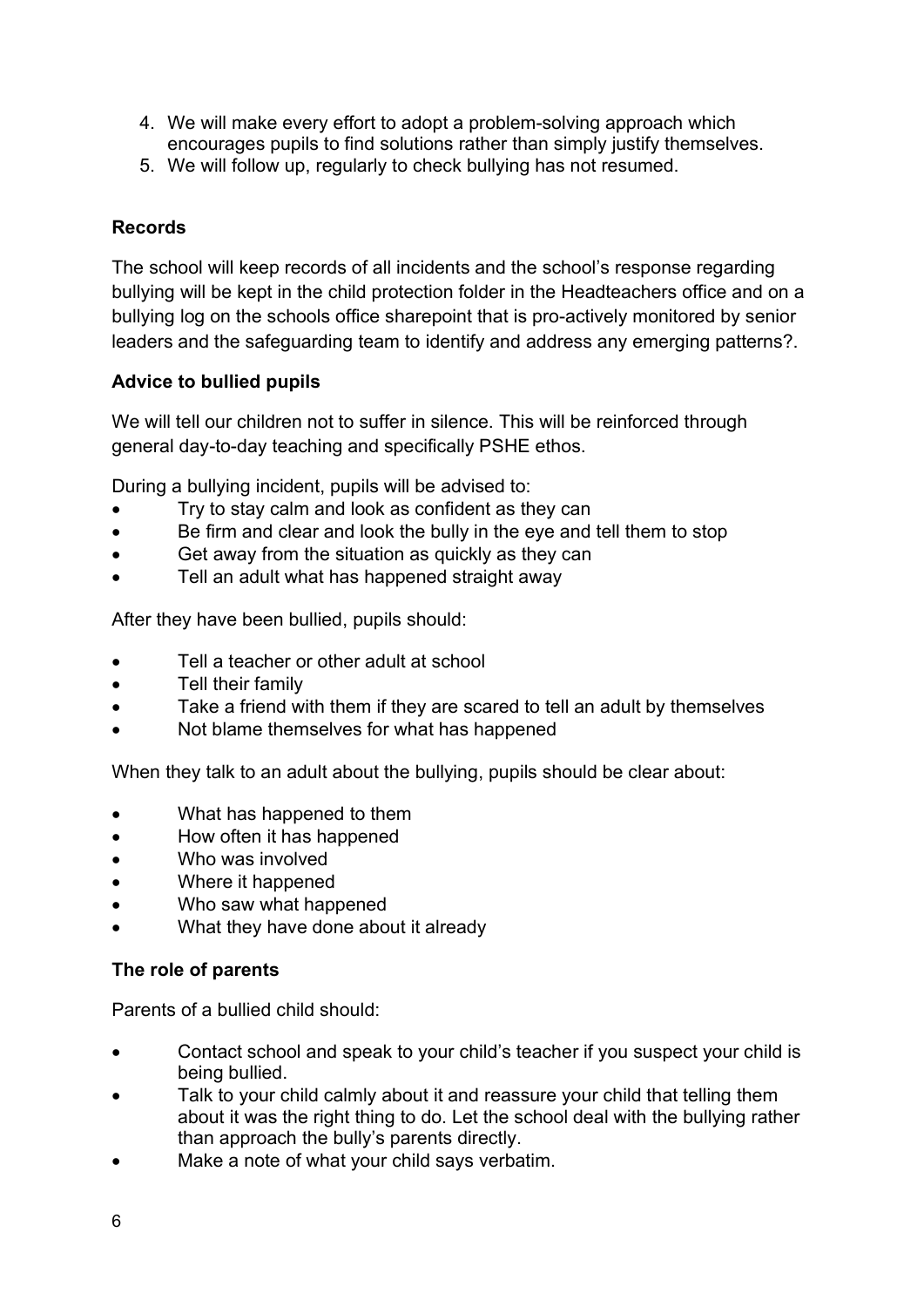- Explain to your child that they should report any further incidents to a teacher or other member of staff straight away.
- Talk to your child regularly about how things are going at school in an upbeat manner, concentrating on the positive aspects.

Parents of the child who has bullied:

If after discussion, we confirm a child has been bullied we will contact the parents of the 'bully' to discuss the issues. We will ask parents to:

- Talk to the child and explain that bullying is wrong and makes others unhappy
- Show the child how to join in with others without bullying
- Make an appointment to see the child's teacher or form tutor as soon as possible, and discuss how the school and the parents together can stop the bullying
- Talk to their child regularly about how things are going at school.
- Give their child lots of praise and encouragement when they are being kind and considerate to others.

From this sanctions and outline plans will be agreed with parents and regular monitoring of their behaviour will be made.

#### Bullying Outside School Premises

The Headteacher has a specific statutory power to discipline pupils for poor behaviour outside of the school premises. Section 89(5) of the Education and Inspections Act 2006 gives the headteacher the power to regulate pupils' conduct when they are not on school premises and are not under the lawful control or charge of a member of school staff. This can relate to any bullying incidents occurring anywhere off the school premises, such as on school or public transport, outside the local shops, or in a town or village centre. Where bullying outside school is reported to school staff, it should be investigated and acted on. The headteacher will also consider whether it is appropriate to notify the police or anti-social behaviour coordinator in their local authority of the actions taken against a pupil. If the misbehaviour could be criminal or poses a serious threat to a member of the public, the police will always be informed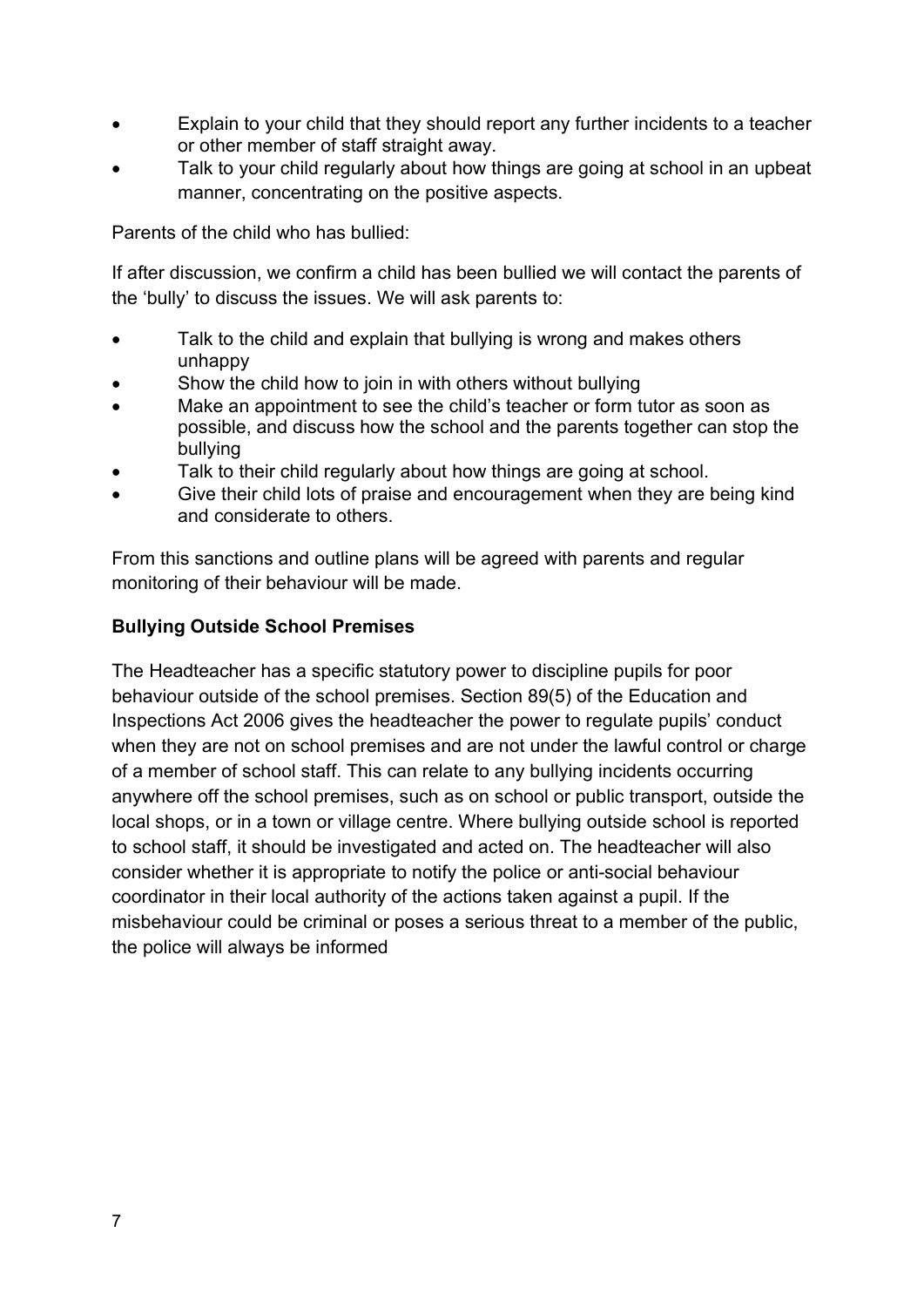#### Further Sources of Information

DfE resources: DfE Behaviour and Discipline in Schools Guidance http://www.education.gov.uk/schools/pupilsupport/behaviour/f0076803/adviceforheadteachers-and-school-staff-on-behaviour-and-discipline

Make Them Go Away (SEND DVD)

Let's Fight it Together (Cyberbullying DVD)

Legislative links:

Schools' duty to promote good behaviour (Education and Inspections Act 2006 Section 89)

Power to tackle poor behaviour outside school (Education and Inspections Act 2006 Section 89(5))

The Equality Act 2010

Specialist Organisations:

The Anti-Bullying Alliance (ABA): Founded in 2002 by NSPCC and National Children's Bureau, the Anti-Bullying Alliance (ABA) brings together over 100 organisations into one network to develop and share good practice across the whole range of bullying issues.

Beatbullying: A bullying prevention charity with an emphasis on working directly with children and young people. In addition to lesson plans and resources for parents, Beatbullying have developed the Cybermentors peer support programme for young people affected by cyberbullying.

Kidscape: Charity established to prevent bullying and promote child protection. Advice for young people, professionals and parents about different types of bullying and how to tackle it. They also offer specialist training and support for school staff, and assertiveness training for young people.

Restorative Justice Council: Includes best practice guidance for practitioners 2011.

Cyberbullying:

ChildNet International: Specialist resources for young people to raise awareness of online safety and how to protect themselves.

LGBT:

EACH: A training agency for employers and organisations seeking to tackle discrimination on the grounds of gender and sexual orientation.

Schools Out: Offers practical advice, resources (including lesson plans) and training to schools on LGBT equality in education.

Stonewall: An LGBT equality organisation with considerable expertise in LGBT bullying in schools, a dedicated youth site, resources for schools, and specialist training for teachers.